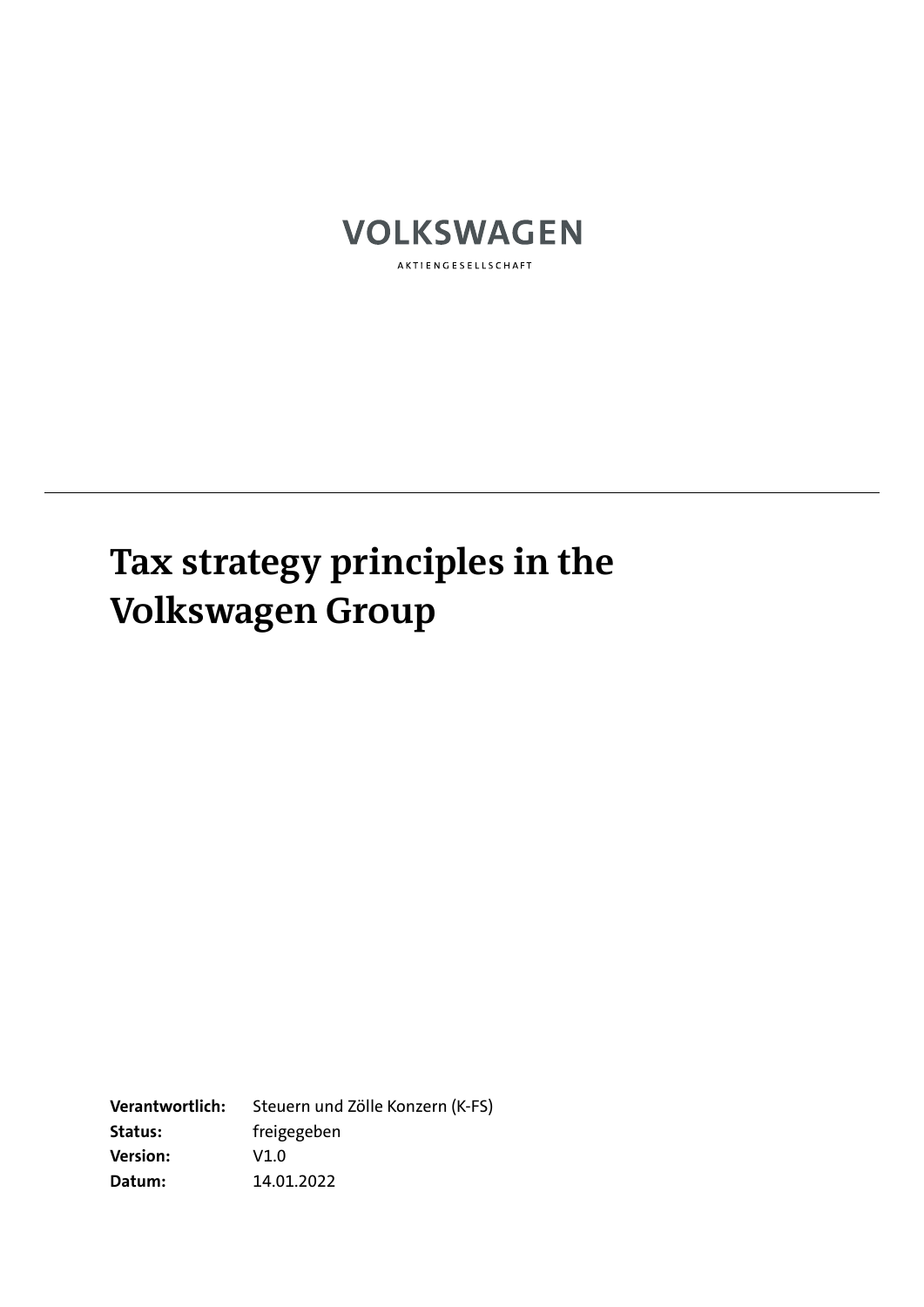## **Preface**

As an internationally active company, the Volkswagen Group is exposed to an changing environment. Standardized principles and guidelines must therefore be implemented throughout the Group, which form the basis for the daily work of the Group tax department and the local tax functions domestically in Germany and abroad.

The organizational principles relating to the exercise of tax matters for the Volkswagen Group have been established in the Group Tax Policy. This also includes standardized requirements for the implementation of a Group-wide tax compliance management system, which must be fulfilled by the Group companies and serve to monitor compliance with tax regulations.

Due to legal requirements, Volkswagen AG prepares a country-by-country report based on the consolidated financial statements audited by independent auditors. This contains a large number of tax information for all Group companies and their permanent establishments. The tax information also contains information on tax expenses/tax revenues and income tax payments in each country. Volkswagen AG submits the country-by-country report to the Federal Central Tax Office in Germany which forwards the report to the tax authorities of foreign countries upon request.

We see it as the task of all persons responsible for tax matters in the Volkswagen Group to maintain a professional relationship with the tax authorities worldwide, to fully comply with all tax obligations and to take into account the legitimate interests of all stakeholders.

Group Taxes and Customs Volkswagen Aktiengesellschaft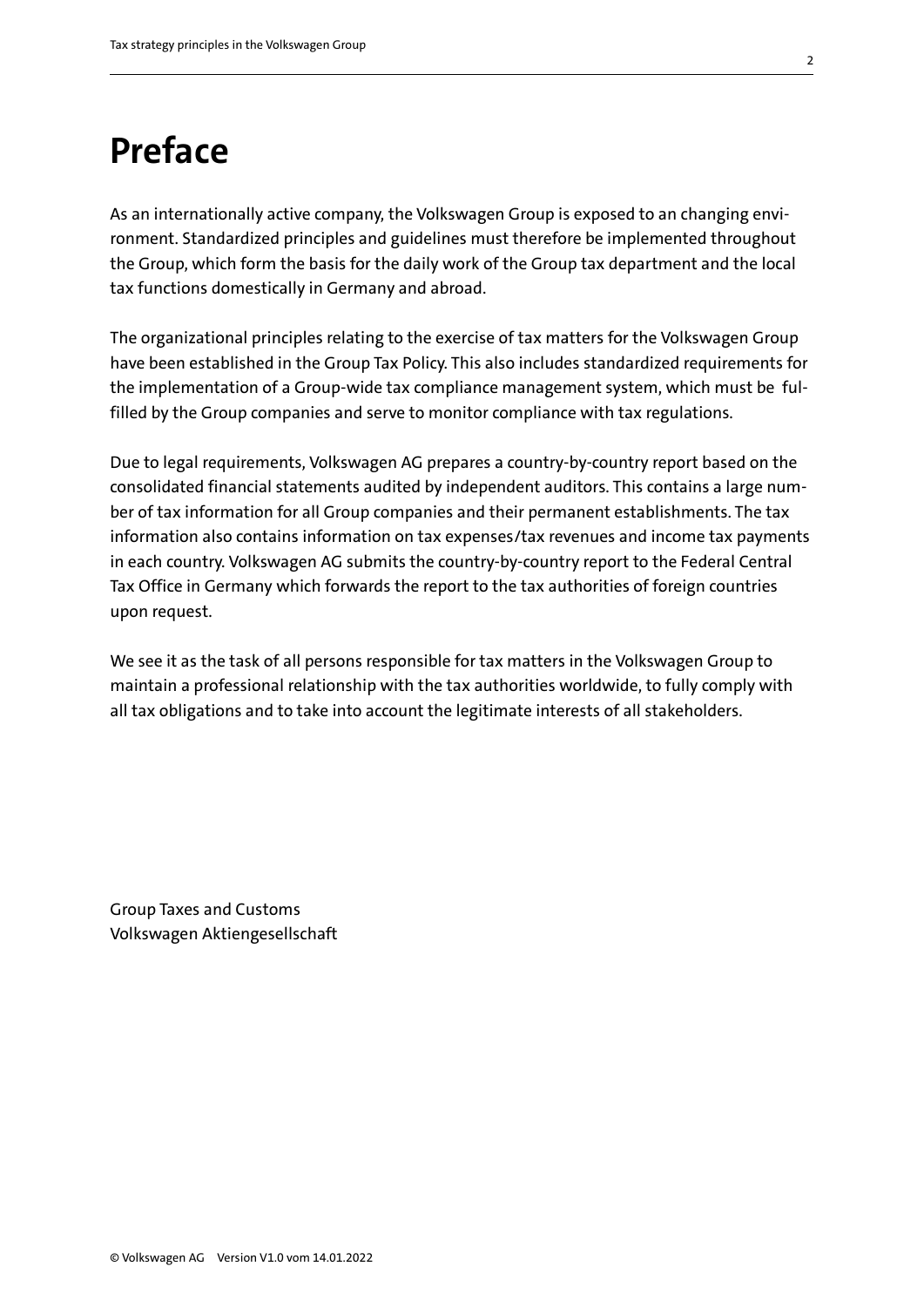## **Tax strategy principles**

In addition to the principles set out in the Volkswagen Group Code of Conduct, the following tax strategy principles are defined for the Volkswagen Group:

- Highest priority is given to the correct fulfilment of tax obligations and the minimisation of tax risks. Tax risks must be reported to management, and proactively controlled and monitored.
- All relevant tax laws, rules and regulations must be observed, and obligations for reporting and disclosure must be met. All taxes and duties must be reported and paid on time.
- As part of this, the tax liability must be appropriately organised and fiscal planning and structuring must take place responsibly and in accordance with the law. Transactions that may have significant tax-related effects must be safeguarded to the extent possible by means of binding information (rulings). Fiscal positions can be supported by corresponding legal assessments.
- Transactions must be structured in a transparent way so that the actual content of the transaction is not obscured.
- Inappropriate legal arrangements that lead to tax benefits that are not intended by law must be avoided. In particular, an aggressive tax strategy may not be used, nor may arrangements that are purely motivated by tax issues and without economic justification. Even if activities are carried out by way of exception in low-tax jurisdictions, these activities must serve an economic purpose and must not be carried out with the aim of avoiding tax or utilising tax havens.
- Transactions between Group companies must take place according to the arm's length principle and must be documented. If IP, assets or functions are transferred, this transfer must always be paid for according to the generally applicable transfer price principles.